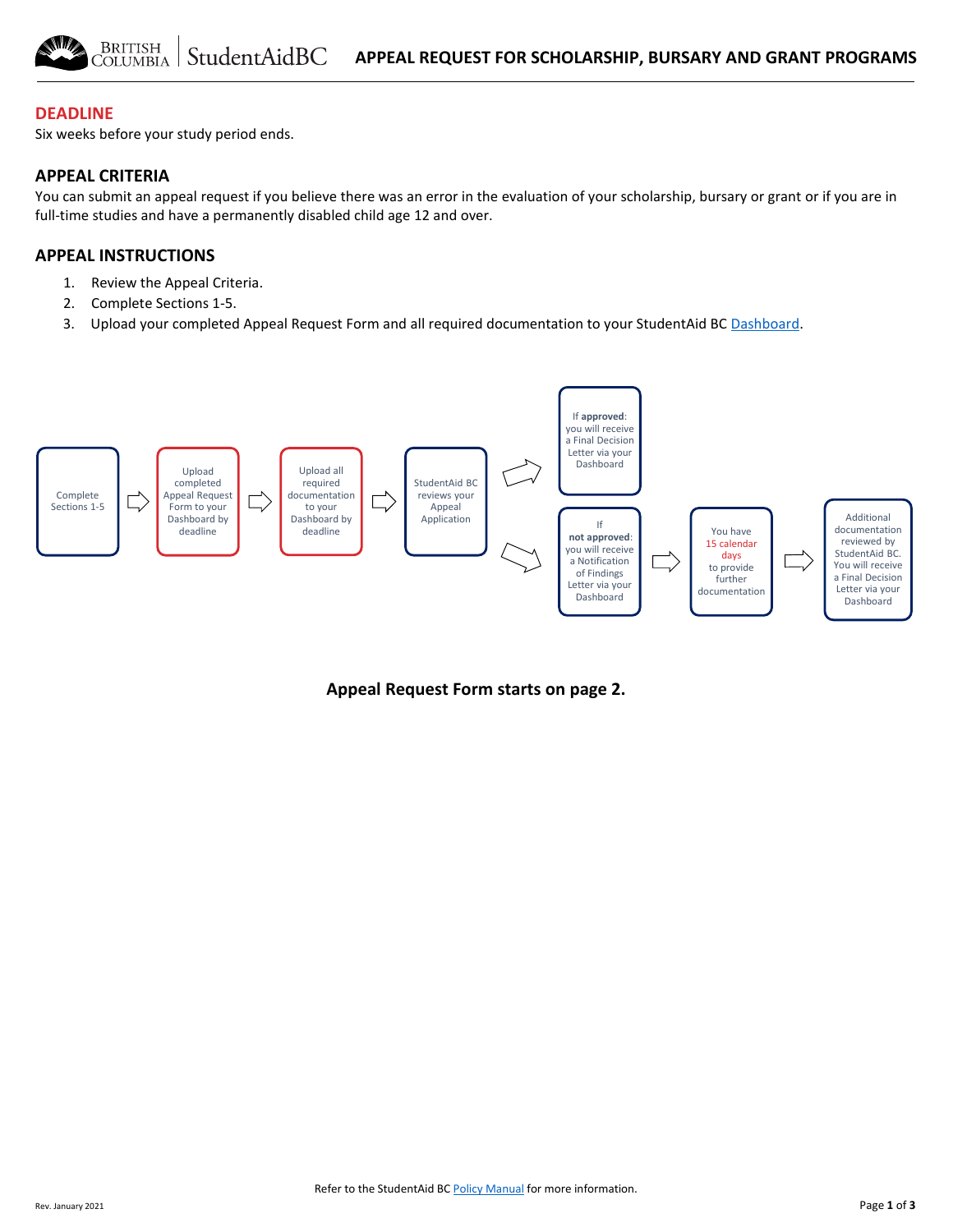## **SECTION 1 – STUDENT INFORMATION**

BRITISH<br>COLUMBIA

| STUDENT'S SOCIAL INSURANCE NUMBER |                     |  |  |  |  |  |  | STUDENT'S APPLICATION NUMBER |  |  |  |  |  |  |  |  |  |                       |  |
|-----------------------------------|---------------------|--|--|--|--|--|--|------------------------------|--|--|--|--|--|--|--|--|--|-----------------------|--|
|                                   |                     |  |  |  |  |  |  |                              |  |  |  |  |  |  |  |  |  |                       |  |
|                                   | STUDENT'S LAST NAME |  |  |  |  |  |  |                              |  |  |  |  |  |  |  |  |  |                       |  |
|                                   |                     |  |  |  |  |  |  |                              |  |  |  |  |  |  |  |  |  |                       |  |
| <b>STUDENT'S FIRST NAME</b>       |                     |  |  |  |  |  |  |                              |  |  |  |  |  |  |  |  |  | <b>MIDDLE INITIAL</b> |  |
|                                   |                     |  |  |  |  |  |  |                              |  |  |  |  |  |  |  |  |  |                       |  |

### **SECTION 2 – REQUIRED DOCUMENTATION**

You must submit all of the following documentation to your StudentAid BC [Dashboard](https://studentaidbc.ca/dashboard) to support your appeal request:

 **A letter** describing the issue you are appealing.

All relevant supporting documentation.

**Documentation** that you have claimed the wholly dependent person for tax purposes and Canada Revenue Agency (CRA) has accepted the person as being wholly dependent upon you, or your spouse or your common-law partner (this is only required if you are appealing the evaluation of your scholarship/bursary/grant program, are in full-time studies, and have a permanently disabled dependant age 12 and over).

# **YOUR ASSESSMENT WILL BE DELAYED OR DENIED IF YOU DO NOT SUBMIT ALL REQUIRED DOCUMENTATION.**

### **SECTION 3 – MONTHLY EXPENSES**

| MORTGAGE/RENT            | \$<br>.00  | <b>PHONE</b>             | \$<br>.00. |
|--------------------------|------------|--------------------------|------------|
| <b>SECOND MORTGAGE</b>   | \$<br>.00. | <b>DAYCARE</b>           | \$<br>.00. |
| <b>FOOD</b>              | \$<br>.00. | <b>TRANSPORTATION</b>    | \$<br>.00. |
| <b>MEDICAL</b>           | \$<br>.00. | <b>VEHICLE PAYMENT 1</b> | \$<br>.00. |
| <b>DENTAL</b>            | \$<br>.00. | <b>VEHICLE PAYMENT 2</b> | \$<br>.00. |
| <b>HYDRO</b>             | \$<br>.00. | <b>VEHICLE INSURANCE</b> | \$<br>.00. |
| CABLE                    | \$<br>.00. | <b>VEHICLE UPKEEP</b>    | \$<br>.00. |
| <b>WATER</b>             | \$<br>.00. | GAS                      | \$<br>.00. |
| <b>HEAT</b>              | \$<br>.00. | OTHER*                   | \$<br>.00. |
| *Itemize other expenses: |            |                          |            |

### **SECTION 4 – TOTAL EXPENSES**

TOTAL MONTHLY EXPENSES 5 | | | | | 00

| TOTAL MONTHLY NET INCOME |  |  |
|--------------------------|--|--|
|                          |  |  |



All information is subject to verification and could result in an overaward if information is misreported.